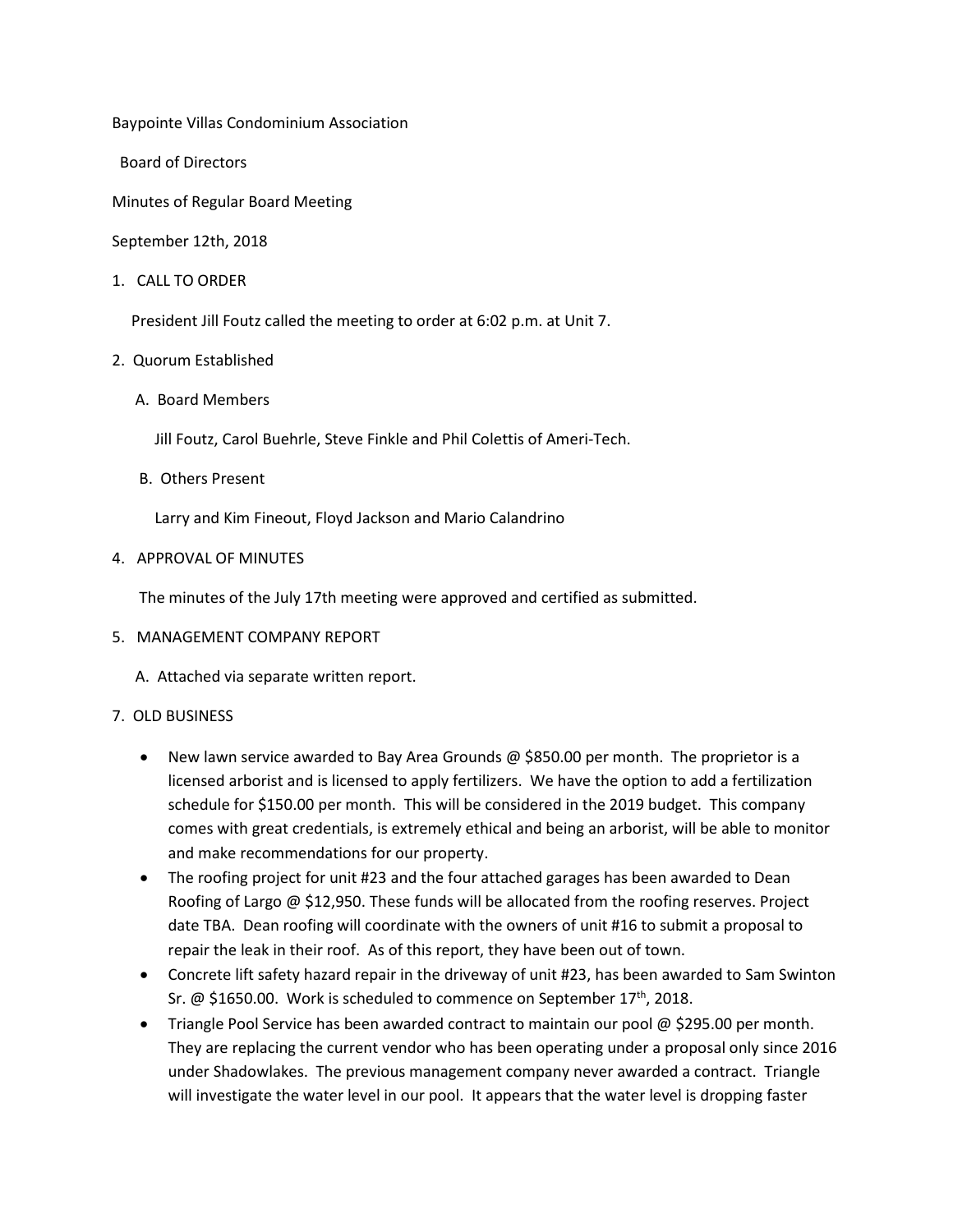than expected with normal summer evaporation. It's possible we have an undetected plumbing leak. If so, we will request a proposal to make the necessary repairs.

- Social Media website for Bay Pointe is still under development. Steve will meet with the IT department at Ameri-Tech in the near future to finalize the website. Launch date TBA. After discussing the pros and cons of adding Cync at a cost of 100.00 per month, Phil convinced the Board this addition to the website is not cost effective for our small community.
- Pol furniture has been repaired and returned.
- The gutters have been cleaned at a cost of 320.00. Storm water runoff from the roofs is much more efficient, with little or no spill over. This was proposed to Shadowlakes multiple times and deemed unnecessary.
- Pool deck pressure washed and cracks sealed at a cost of 160.00. Pool deck painting will occur at a later date. Hopefully during the cooler months. Paint proposals deferred.
- Efforts continue to recover \$200.00 from Shadowlakes Property Management, who billed us for half of the month of June. Shadowlakes notified us in April that they would be terminating our business relationship effective on May  $31<sup>st</sup>$ , 2018. The Board did not authorize this payment and the Board believes we were billed improperly. If Shadowlakes does not reimburse us we will consider filing a formal complaint to the Florida Department of Business and Professional Regulations.
- The pool pump failed in August. Emergency repairs authorized and pump replaced.
- The photocell for the exterior lighting on building #2 failed. Emergency repairs authorized.

# 8. NEW BUSINESS

- We will place on the ballot for the annual owners meeting, a proposal to reestablish a paving reserve. A previous Board voted to eliminate this reserve in favor of a pool reserve, by Shadowlakes Property Management. The Board will also propose the establishment of a Deferred Maintenance Reserve Fund for miscellaneous expenditures. After evaluating the pool reserves, we may propose moving some of these funds to prime these new reserves.
- A proposal to cut the cord with Spectrum and release owners to seek cable or streaming services on their own, has been tabled.
- Ameri-Tech has been talking with Duke Energy about exterior lighting. Duke would install and charge us rent for the necessary equipment and utilities. His idea has been deferred to a later date

Meeting adjourned at 2030.

NEXT MEETING DATE. The next monthly Board meeting TBA

SECRETARY'S CERTIFICATE I certify that the foregoing is a true and correct copy of the minutes

approved by the Board of Directors.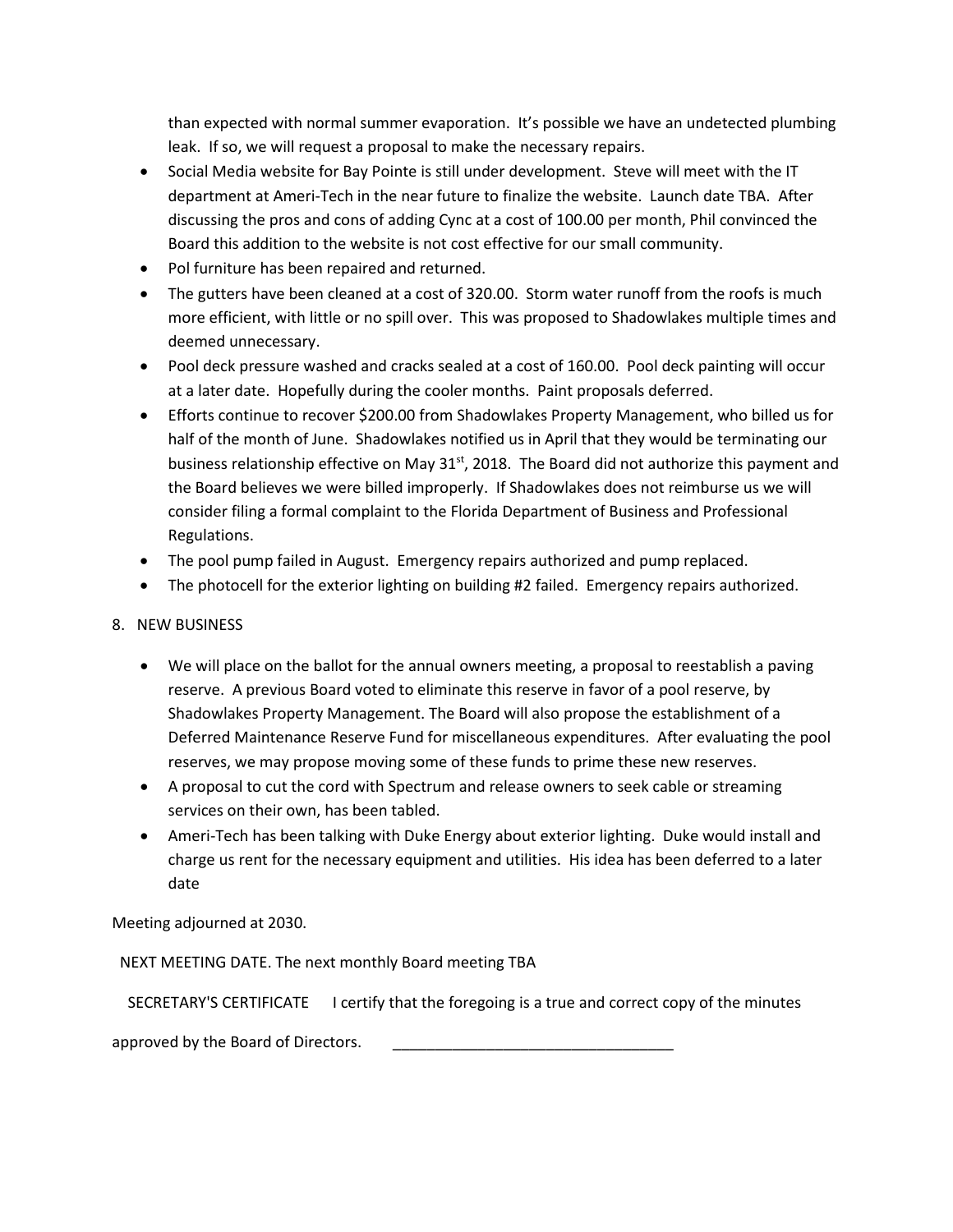### BAYPOINT VILLAS CONDOMINIUM ASSOCIATION, INC.

### MANAGEMENT REPORT PRESENTED BY AMERI-TECH

For the September 12, 2018 Board Meeting @ 6:30 p.m.

## FINANCIAL/ADMINISTRATIVE:

- Financials Financials were sent to the board via email on Tuesday, September 11th.
- Collections -.
- o Nothing currently in collection with an attorney.
- Sales/Leases
- o No applications.
- **Correspondence**

o Sent out email telling owner of white truck not to park on the apron. Owner has been told only to park this vehicle on the street.

o Juilde in unit 13 has complained of smoke in her unit.

# MEETING MINUTES:

o Board Minutes – The July 27, 2018 Board Meeting Minutes are attached for your review and approval.

# MANAGEMENT REPORT:

o Bids/Proposals

o Proposal for Sam Swinton is attached. Sam told me verbally that just to grind would be approximately \$850.00. However, he says you will have issues again in about six months if you go that route.

o Aticom proposal for grinding.

o Green Minority, Albright, Dean and Drew Roofing proposals for reroof attached.

o Asset Lawn Care, It's All Good (invoice with details, he never provided a proposal), Bay Area Grounds proposals included.

o Prestar proposal for updated appraisal is attached.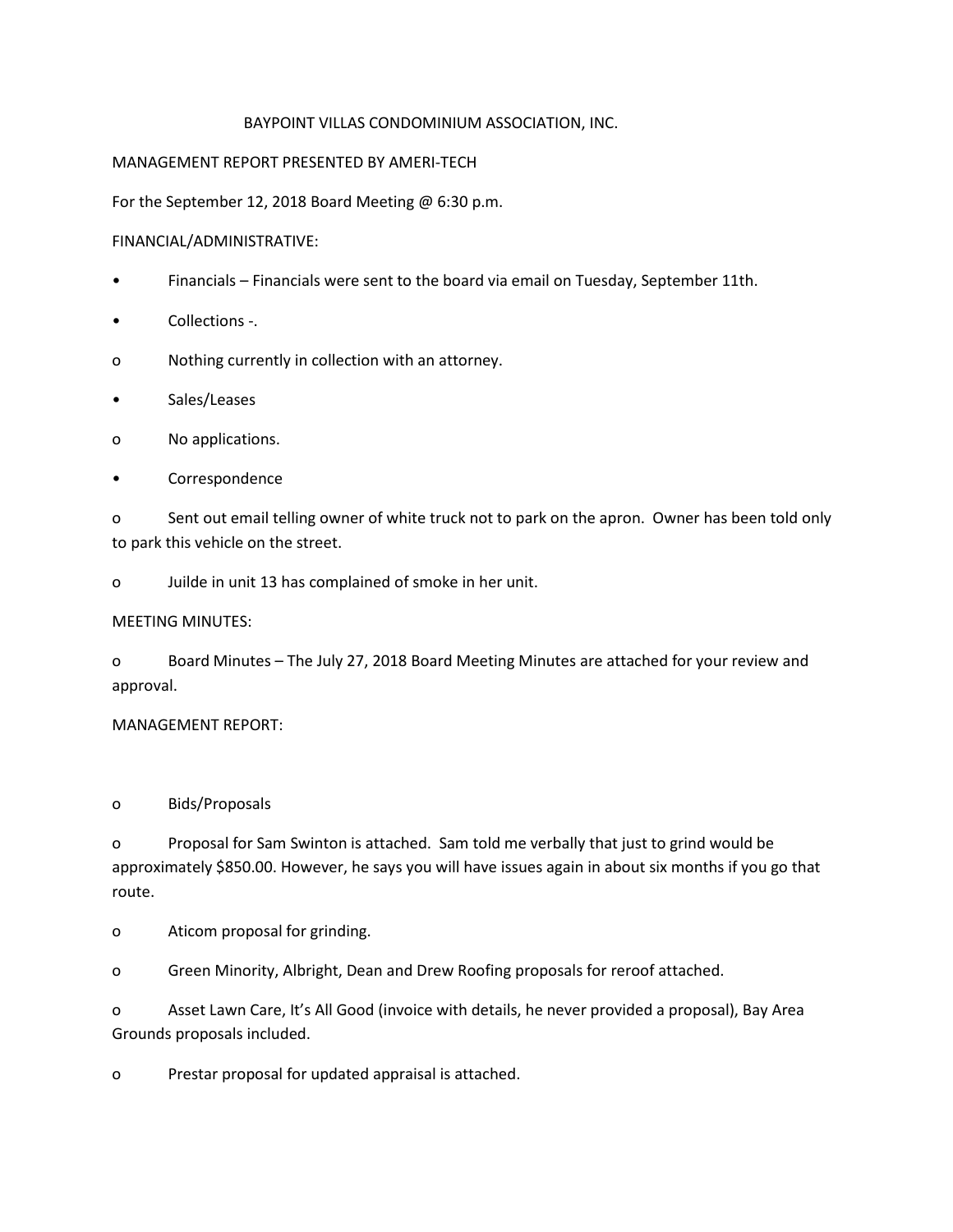o Also, although the pool service is not on the agenda, I have included the proposals for Triangle Pool, ClearTech Pool and Simpsons Pool.

o Maintenance Requests:

o Maintenance Professionals has completed the gutter cleaning.

o Maintenance Professionals should have completed the pool pressure washing and sealing today.

o The pool furniture has been re-strapped and returned to the pool deck.

o The light outside of unit 9 has been repaired. The receptacles outside this unit are not working. Consolidated Electric quoted a price of \$210.00 to repair.

o The exterior lights along Marina way went out on August 20th. D'Andrea Electric was out on August 21st to get the light repair done. We have not yet gotten an invoice for this repair.

o Steve O'Dell has been cleaning the restrooms.

o Contacted Duke Energy about getting information on lighting at the community. They suggested I go to the city about the lack of lighting. The city sent me to the county, and the county sent me back to Duke Energy. Duke said they cannot add the smaller light poles like there is at Catalina Cove because they cannot drive on the easement to install the lighting. They could add lights to the power poles along Marina Way. Another option would be to get an electrician to come out and install lighting along the walkways of the property.

o Roof leaks – I was told when the roofers came out to do estimates that 23 was not actively leaking and the ceiling where the leak had happened was painted and not showing any active damage. Unit 16 has an active leak with ceiling spots.

o It has reported by the pool company that there is a leak in the pool. The pool company said

o Violations

o Unit 22 had a letter sent by the attorney about an unauthorized occupant from the attorney. The unit owner has requested an application and it has been sent to him.

o Unit 6 had a letter sent about the condition of her entry way and vehicle.

o Other Issues

o Ann Amato contacted me about the insurance appraisal being out of date. I got a quote of \$695.00 to update the current appraisal. Does the board want me to get additional proposals for the appraisal?